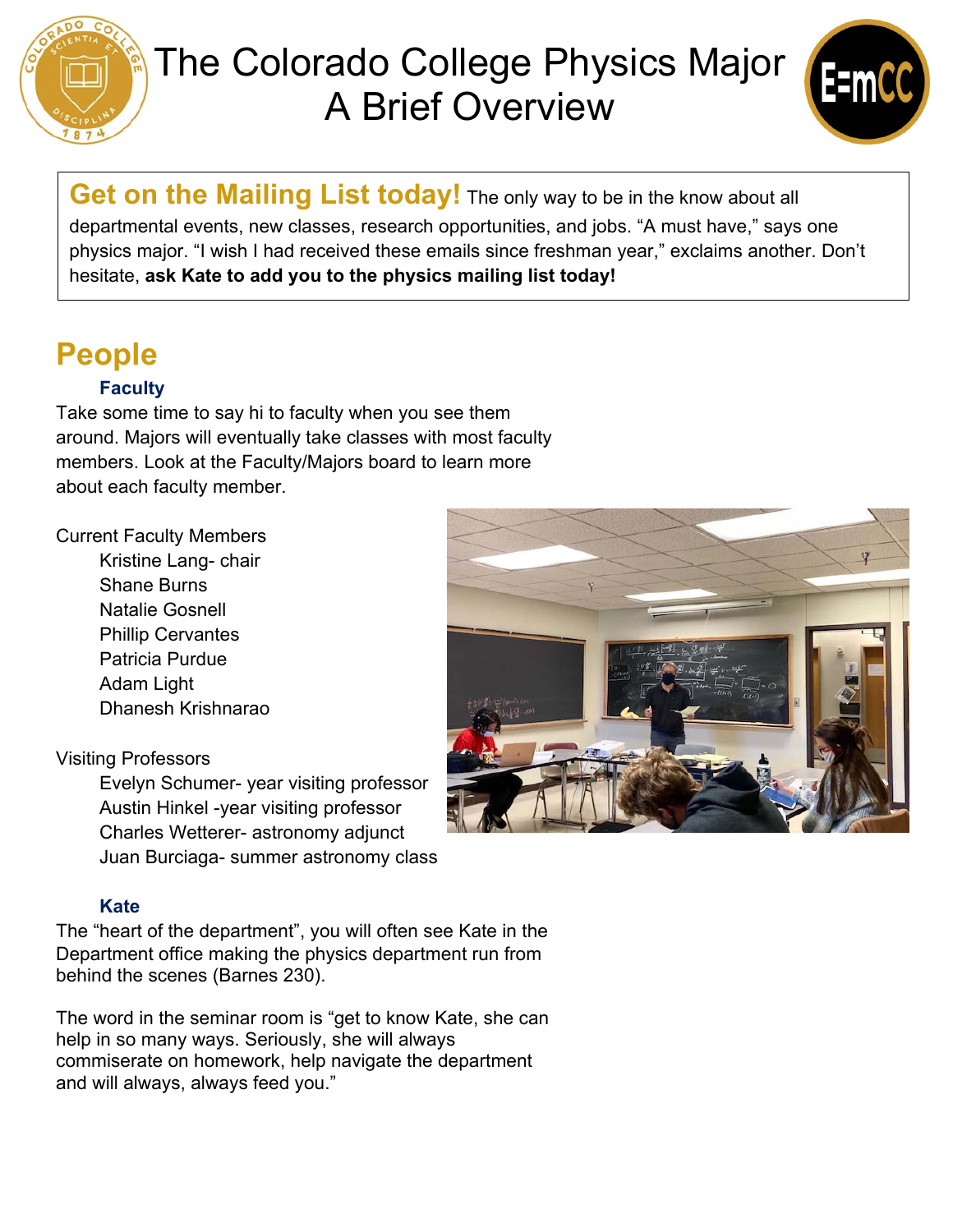#### **Jeff**

Our Technical Director. Jeff helps with everything technical in the department from labs to personal projects. PS: He will save you in Electronics.

#### **Steve**

The Machine Shop Director. Steve works in the basement of Olin in the Machine Shop. You can work with him directly by taking his machining adjunct.

#### **Abby**

Our current paraprofessional. She works around the department and helps with intro labs. Pop into her office (Olin 262B) anytime for life advice or questions about the major. This position opens once a year in February and is a fantastic job to stay in academia while making decisions about what comes next!

### **Places**

#### **Seminar room (Barnes 213)**

The academic and cultural hub of student life in the physics department. A meeting place for physics students to work on homework and debate the right way to do a problem. Expect discussion, whiteboard explanations, and comradery. And tea and coffee! To get access to the room, a cubby, and a major mug, contact the paraprof.

#### **Department (Kate's) office (Barnes 230)**

This is where you can do printing, copying, find staples, tape, etc. Oh, and snacks and conversation live here too!

### **Classes**

 As a physics major, these are the classes you will take as you progress through the major.

#### **3-Block Intro Sequence:** *(You are almost finished with this!)*

- Mechanics and Electricity and Magnetism (PC241/242): These classes are usually larger, and somewhat lecture based. They introduce you to most of the concepts you will continue to learn and use throughout physics at CC.
- Modern Physics (PC251): Offered third block of every year. This course introduces topics developed in or





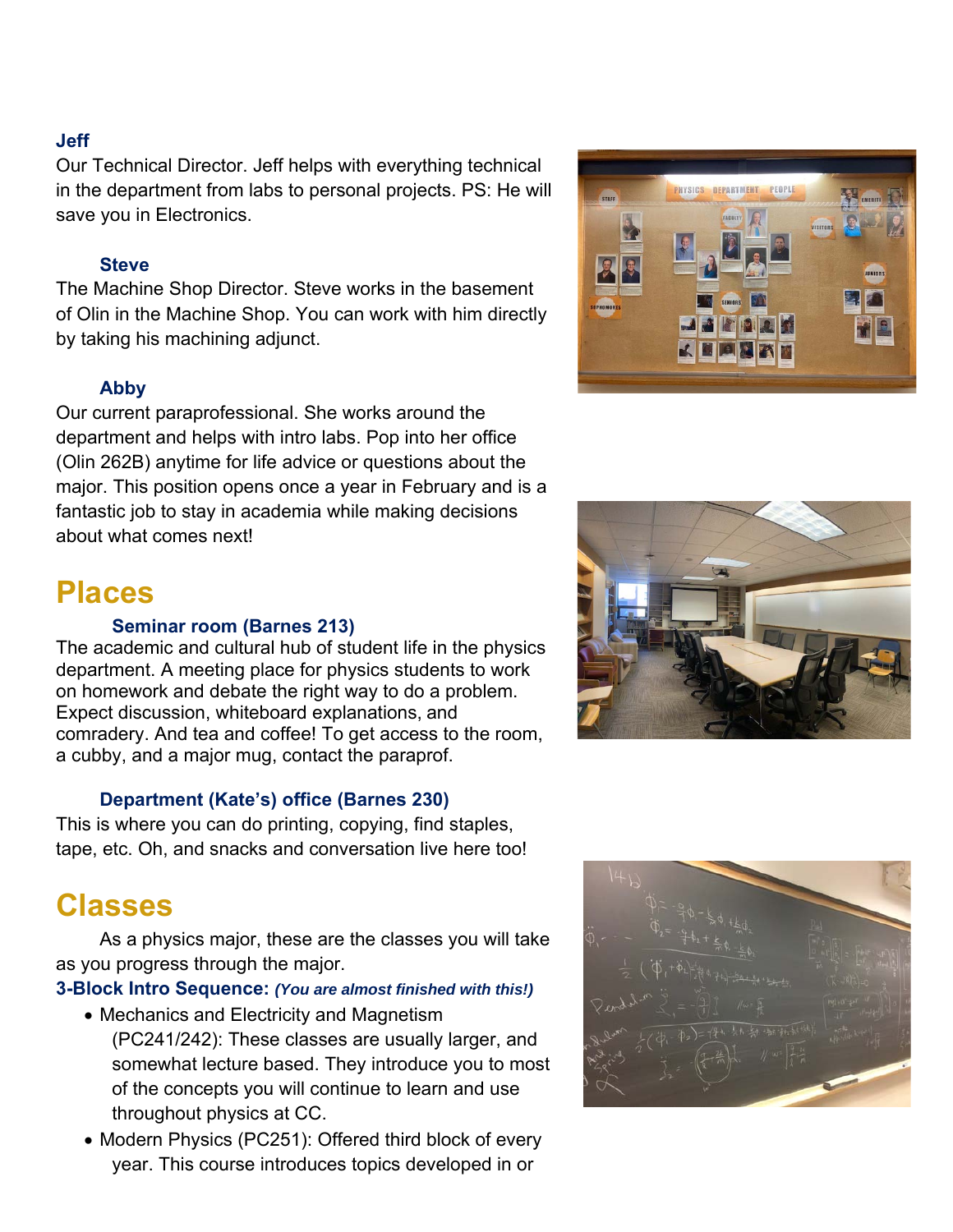influenced by 20<sup>th</sup> century physics. You will be introduced to special relativity and quantum mechanics.

#### **Lab Classes:**

- Electronics (PC261): You spend your days in the electronics lab making friends with resistors, transistors, and your lab partner(s). This class introduces you to laboratory techniques and builds a basic understanding of analog circuits.
- Techniques OR Observational (PC361 OR PC362): You deepen lab skills with these classes. In techniques you will work with experimental design, data collection, analysis and presentation. Observational is focused on observation techniques (mostly using the CC telescope) and data collection and reduction.

#### **Upper-Division Classes:**

Most of your classes as a major fall into this category. These classes tend to be smaller than intro classes. Class usually consists of a mix of lecture and going over problems with your classmates.

#### **Other Fun Non-Required Electives:**

- Computational Physics Adjunct (PC253): Learn how to use python to work with data.
- Machining Adjunct (PC108): Use the machine shop in the basement of Olin to create cool projects with metal, wood and plastic.
- Observational for Amateurs Adjunct (PC132): Learn how to use the Phipps observatory at CC.
- Engineering Half Block (PC210): Learn about what different kinds of engineering consist of. Usually taught by someone currently working in the field, sometimes a CC grad. This year's topic is "Development and Manufacturing of Instrumentation"

# **Community Opportunities**

**Senior Seminars**: Each physics major takes a class in block one of their senior year where they develop techniques for presenting physics material. The culmination of this class is a paper and short talk they give to the department. You are encouraged to attend these presentations! Kate will be asking for RSVP's





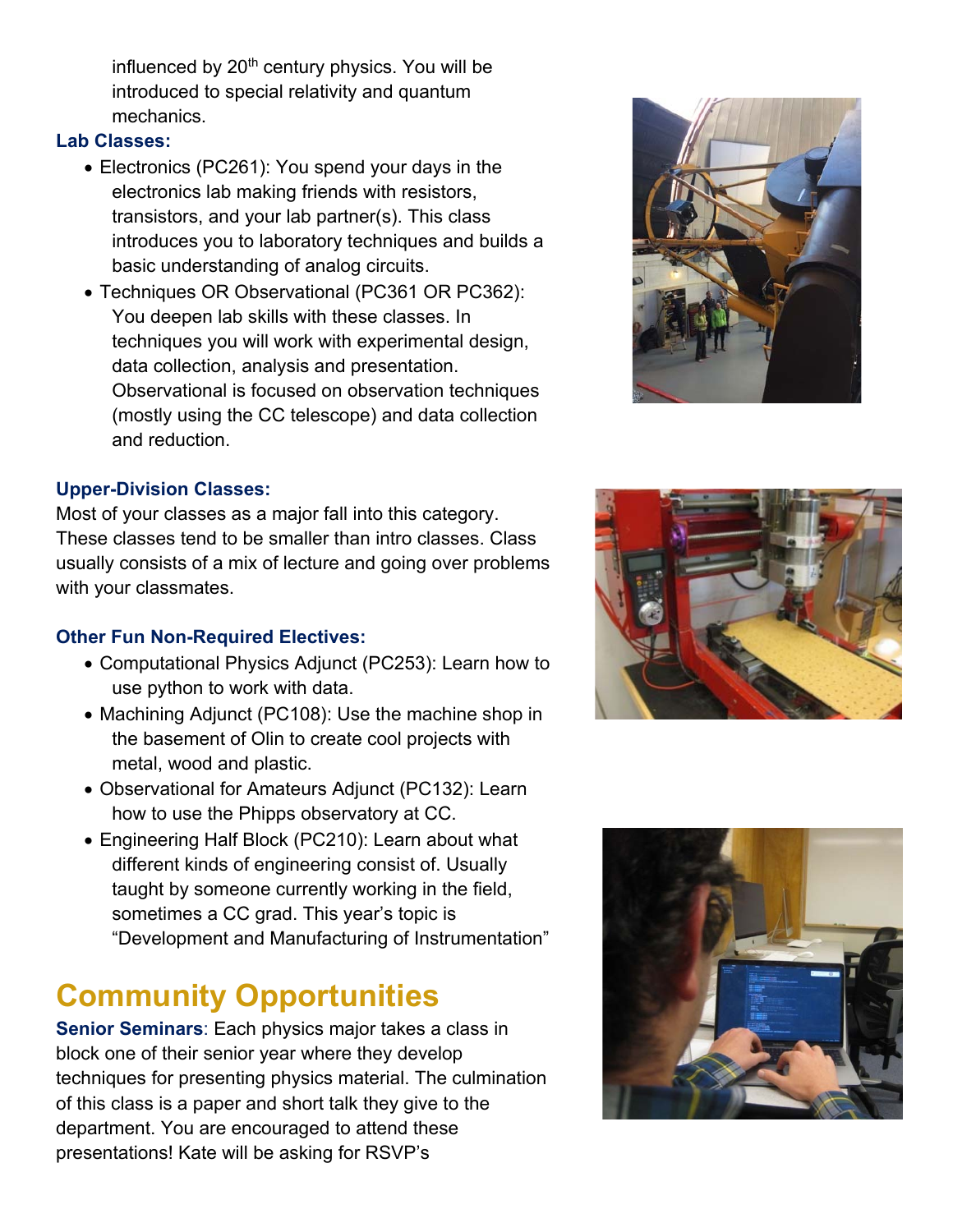**Career Talks:** We invite our majors back, once they are established in a job, to talk to us about how they got to where they are now! These talks outline their personal journey from a CC physics degree to their current position. The talks are always followed up by Q&A's. These are amazing networking experiences and informative as you navigate what's next.

**Peer-Mentoring:** The department has a new peer mentoring program! We connect senior majors with students in the intro block sequence. The program aims to provide connection and support for new physics students and welcome them into the community. If you are interested in being connected with a mentor or want to know more, contact the paraprof (Abby).

### **Student Jobs**

**Grading**: Several Junior and Senior majors grade homework for introductory classes each block. This is a great way to brush up on intro physics skills and work on one's own schedule. Our paraprof manages the schedule so reach out when you feel your skills are ready to start grading.

**Research**: Ask any physicist and they will tell you a research experience is a great idea for undergraduates and if you are considering Grad school it really is a must. Some of our faculty members host research students during the semester, in a research block or during the summer. If you are intrigued by the research interests of a faculty member talk to them early in the year about opportunities to work with them. See bottom of packet for information about faculty research interests!

There is an REU workshop every year. This year, Dr. Light will host the workshop. You will help you explore your options and craft your resume and application materials.



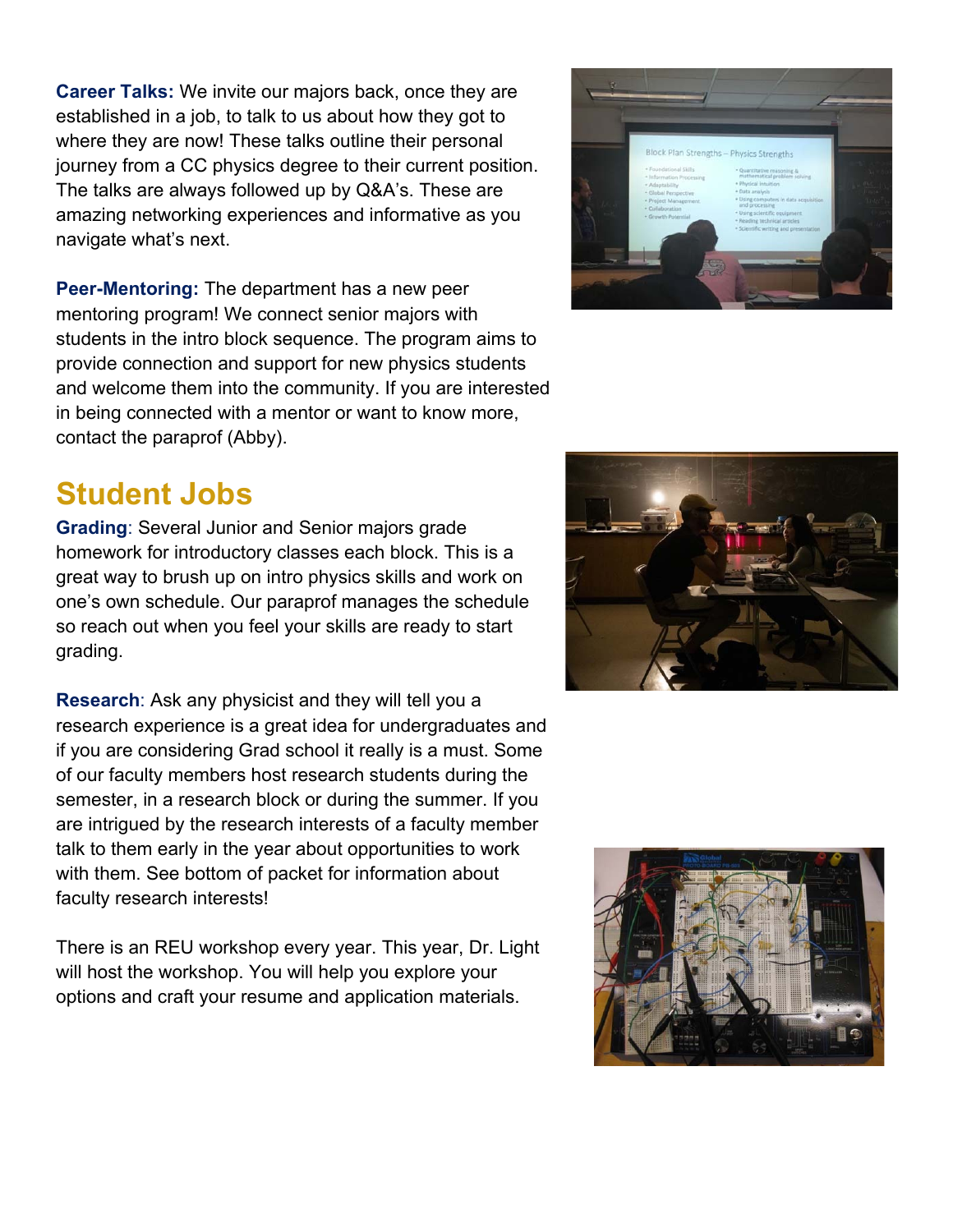# **Faculty Research Interests**

#### **Dr. Light**

- o My research centers on atmospheric pressure plasma physics and its applications. Our plasmas are unique in that neutral atoms and ions are near room temperature while electrons have enough energy to break chemical bonds ( $\gamma$ 10^4 K). We are currently studying the breakdown of polyfluoroalkyl substances (PFAS) and the modification of surface chemistry using plasma jets. Our work often involves mechanical and electrical design as well as collection and analysis of data.
- o I typically have one block of research for credit during the school year and take several students for paid research during the summer.
- o Depending on funding, 2‐4 students is typical.

#### **Dr. Gosnell**

- o I am an observational astrophysicist. My research focuses on telling the stories of binary stars, specifically focusing on how the evolution of a star can be changed by being in a binary system. My group uses data from ground‐ and space‐based telescopes to identify and more fully understand these binary stars. We use Python code to analyze our data and compare against theoretical models.
- o I typically have one research block during the year and hire research students for the summer.
- o Depending on funding, I can work with 2‐4 students per year.

#### **Dr. Krishnarao**

- o I'm most interested in trying to understand how our Galaxy, the Milky Way, evolved to its current state. I frequently use observations of spectra from a ground‐based telescopes in Chile (called WHAM!), or the Hubble Space Telescope, to search for gas in and around galaxies. I also enjoy digging through archives to make the most out of older observations with new techniques, like machine learning and AI.
- o I hope to work with 3‐4 students starting next year.

#### **Dr. Cervantes**

- o I am looking for students who have taken PC 251 and PC 261 to work on building/developing the prototype of an inexpensive Fourier Transform Interferometer designed specifically for small samples. You'll learn about optics, spectroscopy, computer interfacing, machining (mostly designing), troubleshooting, Googling, and reading catalogs. You'll work independently mostly, and possibly with one other student.
- o I normally do research during the regular school year. Students should contact me via email if they are interested.
- o I usually ask for a pair of physics majors.